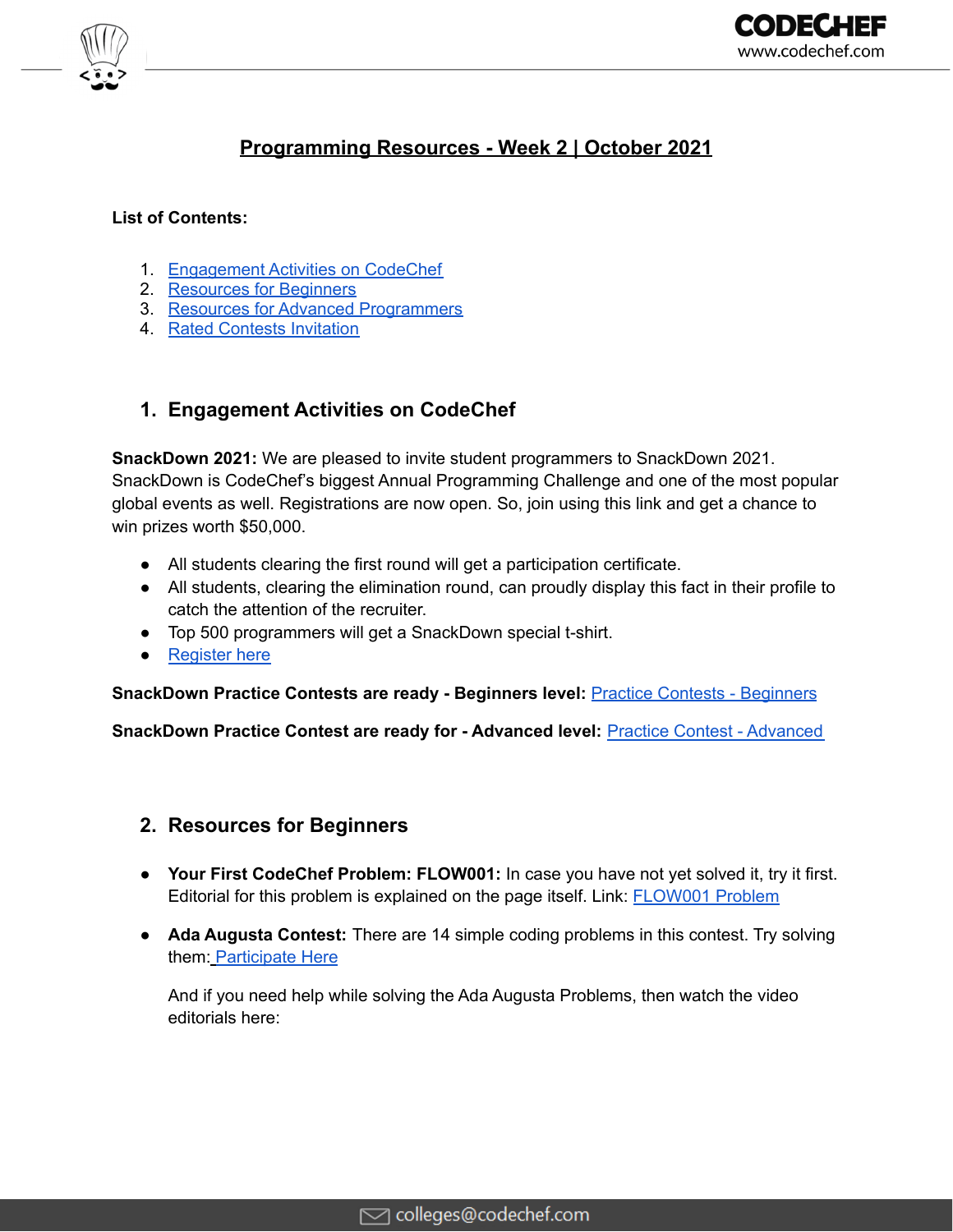



### **Learning Videos for beginners in programming**

- **● Introduction To programming:**
	- This video series explains the basic terminologies and understanding required to start with [programming](https://youtube.com/playlist?list=PLQXZIFwMtjowmOYVEIxMBHNLm9nm8QwjL)
	- This video series explains [problem-solving](https://bit.ly/3kTI1ft)
- **● SnackDown 2021 Preparation Series for Beginner and Advanced Level:**

This series will help you to prepare and ace the contest and get you to learn the essential topics in DSA, Searching, Sorting and much more.

[Watch](https://bit.ly/3mbXVBd) & Learn from this series [Learn](https://youtu.be/x3M4XABvvjs) from this video

## **● Greedy Algorithms Tutorials:**

In this video series, you will learn all about Greedy Algorithms and their uses and how to implement them.

<span id="page-1-0"></span>[Learn](https://youtube.com/playlist?list=PLQXZIFwMtjoz-lIU4qaIHb-gKt46QHdNj) from this video

# **3. Resources for Advanced Programmers**

#### **Learning Videos for Final Year Students**

**● DSA for Placements:**

In the DSA For Placement series, you will learn a few of the most important topics you need to know to ace the interviews. In this video, we will discuss Problems on Linked List in detail.

[Learn](https://bit.ly/3zUgPRY) from this video

#### **● Master Stacks- Data Structure & Algorithms:**

In this video series, you will learn the Master Stacks in Data Structure & Algorithms and also the programming tutorials for interviews. Learn from this [series](https://youtube.com/playlist?list=PLQXZIFwMtjoxEQIfFOKAk3qc5vKjBb-5h)